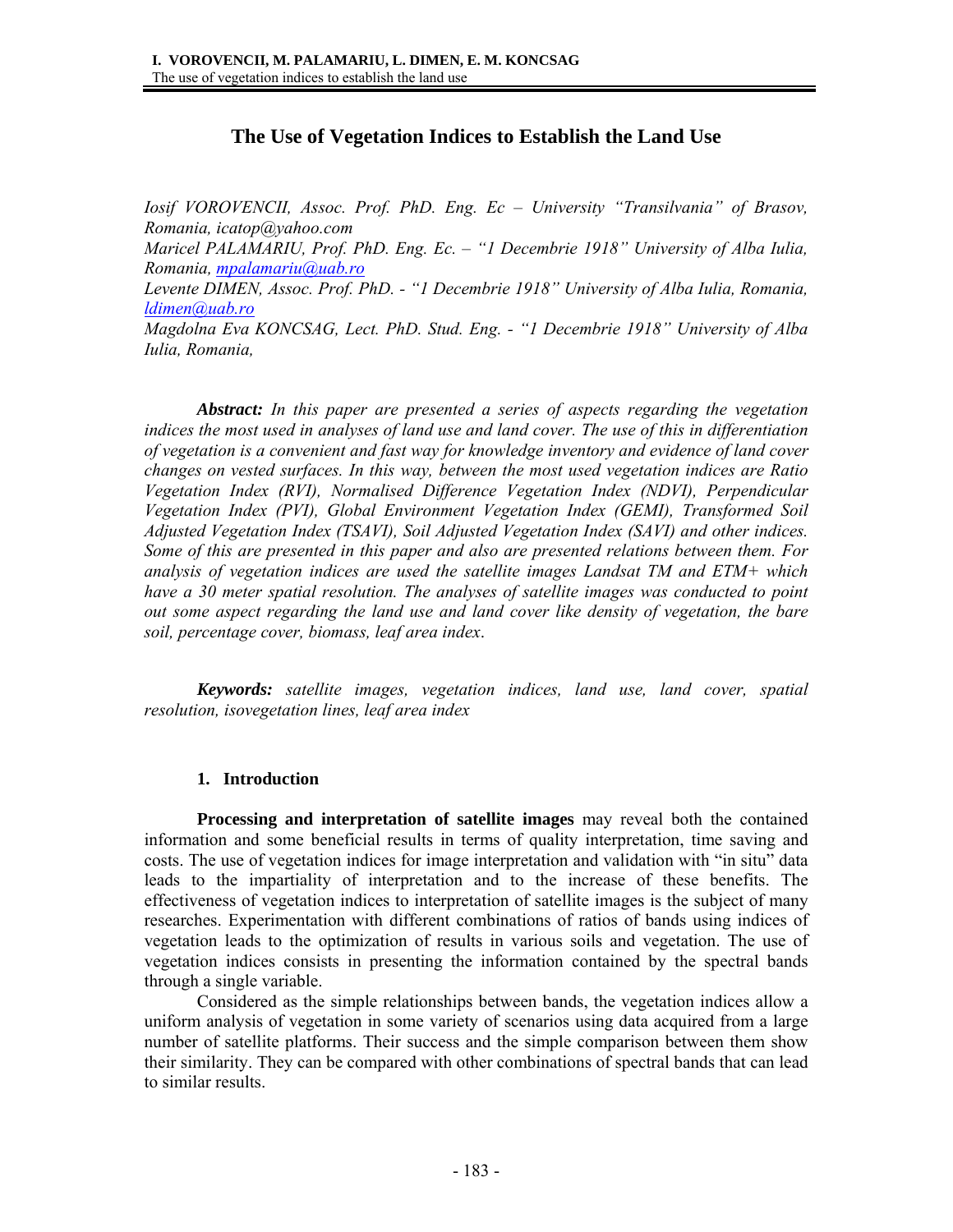**Land use** and **land cover** are two ways of describing the nature of land. Land use is a grouping of land with the same economic destination, naturally or artificially, which has a certain code. Compared to this, land cover is the biophysics material that covers the land's surface in any location. Records on land use and land cover give information that seated together express a good indication of the environment and of processes that occur in a given place. Chronological thematic maps on categories of land use/land cover provide information on the scale of change, the type and place they occurred. Precise and in time mapping of land use/land cover provide important information on the environment, development trend and wildlife habitat.

**In specialized literature** there are many works related to vegetation indices and correlations between the remote data and biophysics properties of plants, some of them are directed on development and comparison of indices. Some researchers (Perry and Lautenschlager, 1984) compared 20 indices and found that many of them are functionally equivalent. Others (Coppin and Bauer, 1994) have suggested that vegetation indices can be grouped into three categories: brightness, greenness and wetness. Also Wallance and Campbell (1989) showed that indices derived from an analysis may even be wrong in different situations. For example, in the semiarid environment it was found that transformation Tasselled Cap does not improve the accuracy compared to the separation of raw data Landsat TM. In this situation, using SAVI index may be much closer to a much greater percentage of found soil compared with areas with associated vegetation. Other researchers (Qi et al., 1995) have shown that only some vegetation indices present biophysics information.

In recent years several indices were arranged while others have been improved by using spectral data taken on narrow bands. In this category are included the *Modified Soil Atmospherically Resistant Vegetation Index* (MSARVI), *Photochemical Reflectance Index* (PRI) and *Normalized Pigments Chlorophyll Ratio Index* (NPCI). The MSARVI Index normalizes spectral data to mitigate the influence of atmosphere and soil background. NPCI and PRI indices are sensitive to plant pigments (chlorophyll a and b, carotenoids), which allow a more direct estimation of photosynthesis and biomass accumulation.

**Vegetation indices** were used in studies on vegetation in different parts of the world. The most used index of vegetation is the *Normalized Difference Vegetation Index* (NDVI) which was obtained on the base of measurements using the spectrometer land and satellite images. It was used to study the pasture effects, burns and depth of soil with different biophysics properties. It was also studied the effect of mower and the fertilization of high herbaceous productivity using NDVI and *Greenness Vegetation Indexes* (GVI). Weiser et al. (1986) used the near infrared/red (NIR/red), GVI and NDVI indices for characterizing properties of biophysics areas with a lot of grass. Frank and Aase (1994) found a strong relationship between the accumulation of dry biomass and a number of vegetation indices, including the NIR/red and NDVI. Todd and Hoffer (1998) found that NDVI is influenced more than GVI by the soil moisture. Variation of NDVI in relation to *leaf area index* (LAI) on grass was evaluated by many researchers (Walthall and Middleton, 1992).

Lauver and Whistler (1993) have shown that the Landsat TM raw data compared with the Tasseeled Cap and NDVI are more suitable for the differentiation of the land covered with grass of high quality than those with poor quality. They showed also that the TM2, TM3 bands and *Tasseled Cap Brightness Index* (BI), selected by differential analysis, are best for identifying the types of land covered with grass of high or low quality. Other researchers (Price et al., 1992, 1993) have examined the relationship between measurements made with spectroradiometres in narrow bands (1.4 nm) and the biophysics measurements of six types of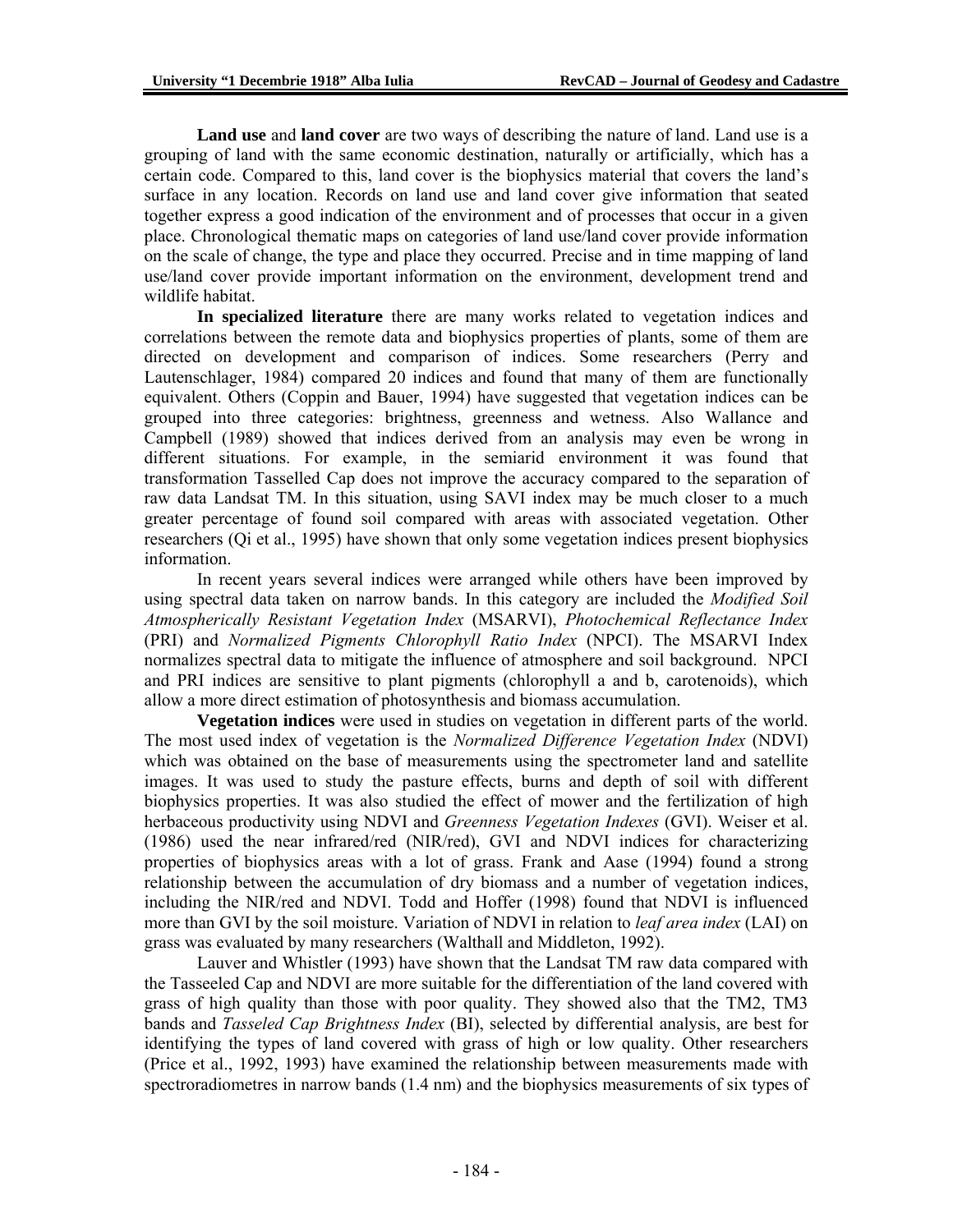land covered with grass in eastern Kansas. They showed that the band with a 792.2 nm wavelength is strongly correlated with biomass and leaf area index LAI ( $r = 0.78$  and 0.85).

#### **2. Materials and methods**

In the paper were used two satellite images, one Landsat 5 TM taken in 1989 and the other Landsat 7 ETM + taken in 2000. Spatial resolution of these recordings is of 15 meters in panchromatic and 30 meters in multispectral and the radiometric resolution is of 8 bits. Both records contain approximately the same area of the Bucegi Mountains and Piatra Craiului where they appear as categories of land use, pasture, meadow, agricultural land, forest (resinous and leafy), wooded pasture, built land, land covered by water, unproductive land.

Image processing was done with the Erdas Imagine 8.6.

The methods used are specific to remote sensing satellite and direct visual interpretation.

### **3. Vegetation Indices Review**

**The Normalized Differential Vegetation Index (NDVI)** is an improvement in the ratio vegetation index (Rousse and others, 1974) and is calculated by the relationship:

$$
NDVI = \frac{IR - R}{IR + R}
$$
 (1)

**The Perpendicular Vegetation Index (PVI)**, proposed by Richardson and Wiegand (1977) is defined as the perpendicular distance between a point representing green vegetation  $(R_{\text{vee}, IR}_{\text{vee}})$  and soil line. It can be considered a generalization of the different vegetation index (DVI) which allows the soil line to take different slopes. It was found that PVI is quite sensitive to atmospheric variations (Qi et others, 1994) so that a comparison of the values of these indices for the data taken at different times is risky without the prior atmospheric correction.

As a perpendicular index on the line of the ground whose slope is arbitrary and passes through origin and the isovegetation lines are parallel to it, PVI is defined by the AB segment that is calculated from coordinates with the relationship:

$$
PVI = \sqrt{(R_{sol} - R_{veg})^2 + (IR_{sol} - IR_{veg})^2}
$$
 (2)

where  $R_{veg}$ , I $R_{veg}$  – the reflection of vegetation in red and near infrared band and  $R_{sol}$ , I $R_{sol}$  – the reflection of soil in red and near infrared band.

Quantitatively, the perpendicular vegetation index ranges from zero for dry soil to values less than zero for water and more than one for vegetation.

**Ratio Vegetation Index (RVI)**, first described by Jordan (1969), is defined by the ratio of reflected infrared in band (IR) and reflected red in band (R), respectively:

$$
RVI = \frac{IR}{R} \tag{3}
$$

RVI may take the values in the range from zero to infinity, depending on the reflection.

**Global Environmental Monitoring Index (GEMI)**, made by Pinty and Verstraete (1992), helps to minimize atmospheric effects through a combination of non-linear reflection of the red band. This index value is expressed by the formula:

$$
GEMI = n \cdot (1 - 0.25 \cdot n) - \frac{R - 0.125}{1 - R} \tag{4}
$$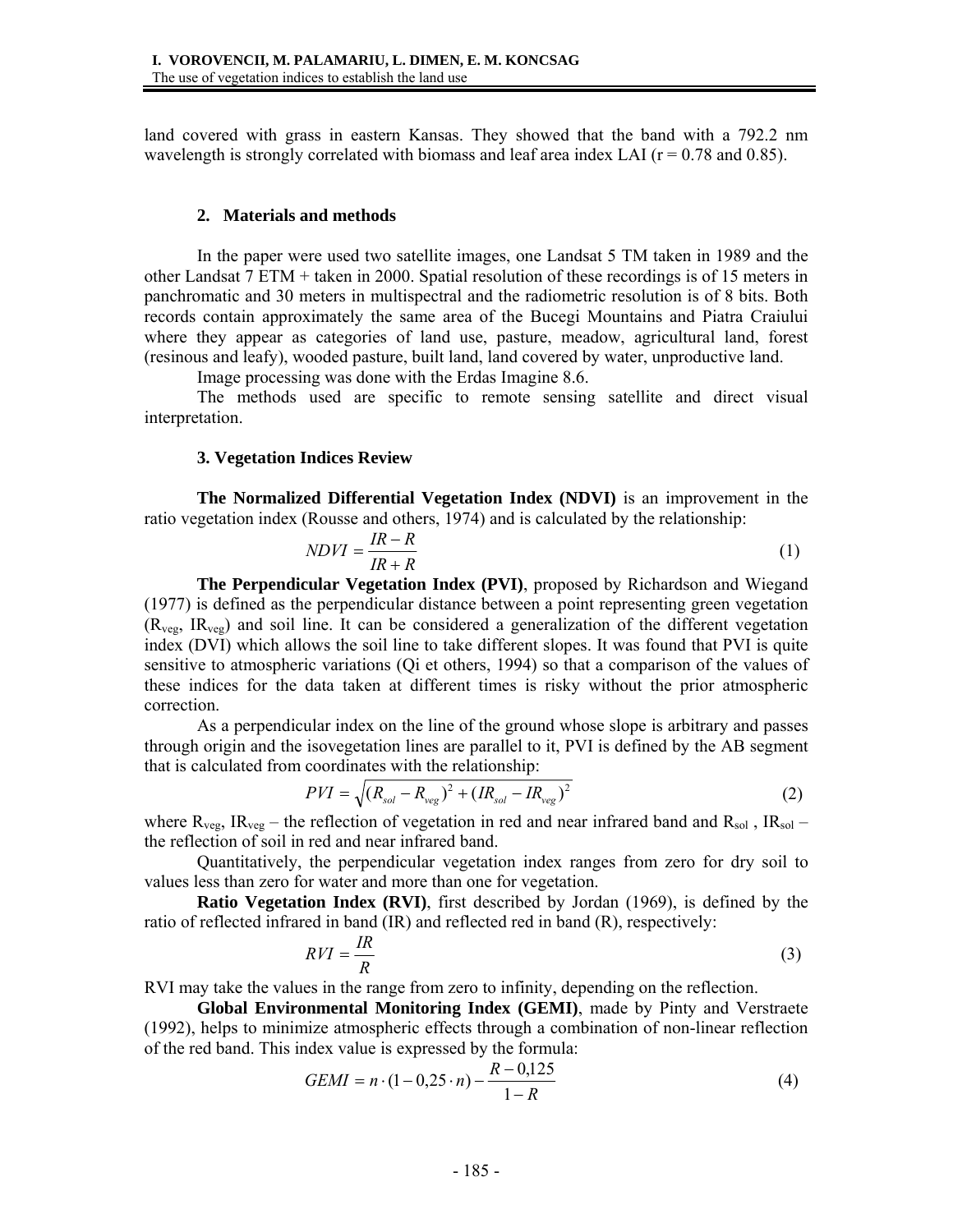where *n* is a coefficient that takes into account reflected bands of red and near infrared and is given by the report:

$$
n = \frac{2 \cdot (IR^2 - R^2) + 1.5 \cdot IR + 0.5 \cdot R}{IR + R + 0.5}
$$
 (5)

**Soil Adjusted Vegetation Index (SAVI)** was suggested by Huet (1988) who intended to minimize soil background effects and expressing SAVI as:

$$
SAVI = \frac{IR - R}{IR + R + L}(1 + L) \tag{6}
$$

Huet has highlighted that the isovegetation lines do not converge into one point and he decided that the *term L* is the *adjustment factor* due to the influence of soil whose result is NDVI, with another origin of the axes in which the reflection in red and infrared starts from zero. For dense vegetation the factor *L* is zero and for a rare ground vegetation becomes one. In practice, for most applications 0.5 is considered appropriate to an intermediate plant carpet. The appearance of this term in the formula makes SAVI index have the same range of values as NDVI which was presented above.

**Transformed Soil Adjusted Vegetation Index (TSAVI)** is one of the perpendicular vegetation indices, defined and continuously improved by Baret, etc. (1989, 1991). Basically, it is calculated by the expression:

$$
TSAVI = \frac{a \cdot (IR_{\text{veg}} - a \cdot R_{\text{veg}} - b)}{R_{\text{veg}} + a \cdot IR_{\text{veg}} - a \cdot b + x(1 - a^2)}
$$

(7)

where  $x = 0.08$ , value that provides the minimization of the effects of soil; the remaining terms have been explained above. For  $a = 1$  and  $b = 0$ , TSAVI is NDVI.

#### **4. Results**

**The tests** have taken into account the actual processing of the two Landsat satellite images through the NDVI and IPV and the approach of the theory of the other indices presented above.

**Index of Normalized Differential Vegetation NDVI** was calculated for the Landsat 5 TM image (1989) and Landsat 7 ETM + image (2000) (Table 1).

| Image                   | NDVI values |          |
|-------------------------|-------------|----------|
|                         | minim       | maxim    |
| Landsat Frame 5 TM 1989 | $-0,375000$ | 0,761364 |
| Landsat Frame7 ETM+2000 | $-0,605769$ | 0.617021 |

Table 1. NDVI values for Landsat images

As value, in terms of theory, it ranges from - 1 to 1 with the typical range of positive values between 0.1 and 0.6 for active vegetation. To the empty ground, found and rocks that reflect the same amount of infrared radiation and red, NDVI index value is zero and for the clouds, snow and water the values are negative because their reflection is more visible than in the infrared. In the present case there were obtained both negative and positive values for the two images.

Besides the mathematical values that this index may take have been achieved images that give the spectral behavior of different categories of service in the studied area (fig. 1). In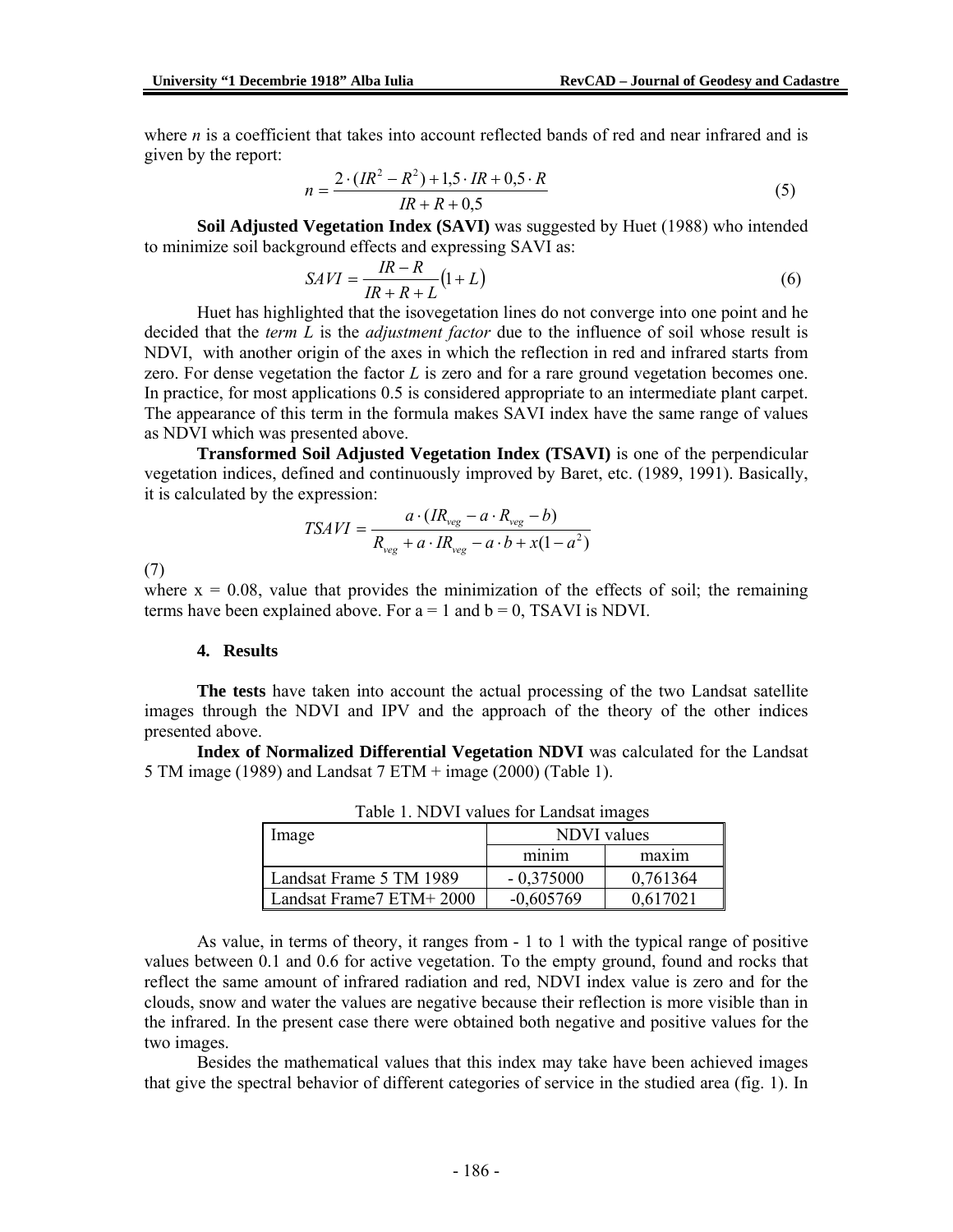this way were analyzed the most important factors which influence the establishment of land use on the base of NDVI index and which are listed below.



Fig. 1. Images obtained by using differential normalized index of vegetation (NDVI):  $a -$ Landsat 5 TM;  $b -$ Landsat 7 ETM+

*The type of land use influences* within certain limits the NDVI values and therefore it permits to determine them. In both images bare soil without vegetation, unproductive (stones, his stone) have a NDVI value near to zero and they appear in different shades of red color. Pastures in the area (The Lower Clăbucet and The Upper Clăbucet) are always expressed in yellow color which indicates a low NDVI. Note that between meadow and pasture, two close land uses which differ by the fact that the first has a higher index, the images are rendered with a shade of closed green.

*Soil background* affects the NDVI values, especially in heterogeneous scenes. Since the difference on absorption and reflection between the bands 3 (red) and 4 (near infrared) are high enough, the extreme variations reflected in the soil background can lead to artificial NDVI values larger or smaller than normal. Pixels which are close to background soil color have a lower reflection.

In the same way, a brilliant background of soil, such as quarry stone from the River Mouth, the Grohotiş area of the Bucegi Mountains and the unproductive land areas taken in the study, may increase reflection though NDVI values of vegetation may be artificially lower than similar areas in terms of rich vegetation which have the background of soil almost dark. This effect increases as the vegetation is rare and the soil is bare.

*The type of plant carpet and its structure* lead, obviously, to different values for the NDVI index. It was noted that the value for a pixel is the sum of radiation reflected by all categories of use contained in this. But with some exceptions, such as large hay-field areas, pixels have a single homogeneous region. NDVI is an indicator of the conditions of vegetation of the recorded area, different values coming from the fact that there are many categories of use that alternate. Each category of service has different spectral behaviour, as such in the case of alternation of various land use with varying types of structure were obtained differentiated values of the NDVI.

*Density of vegetation and soil type* may limit the correct interpretations for rare land vegetation whereas in such situations the light reflected from the ground can have a significant effect on the NDVI, affecting its value as a percentage of over 20%. It was found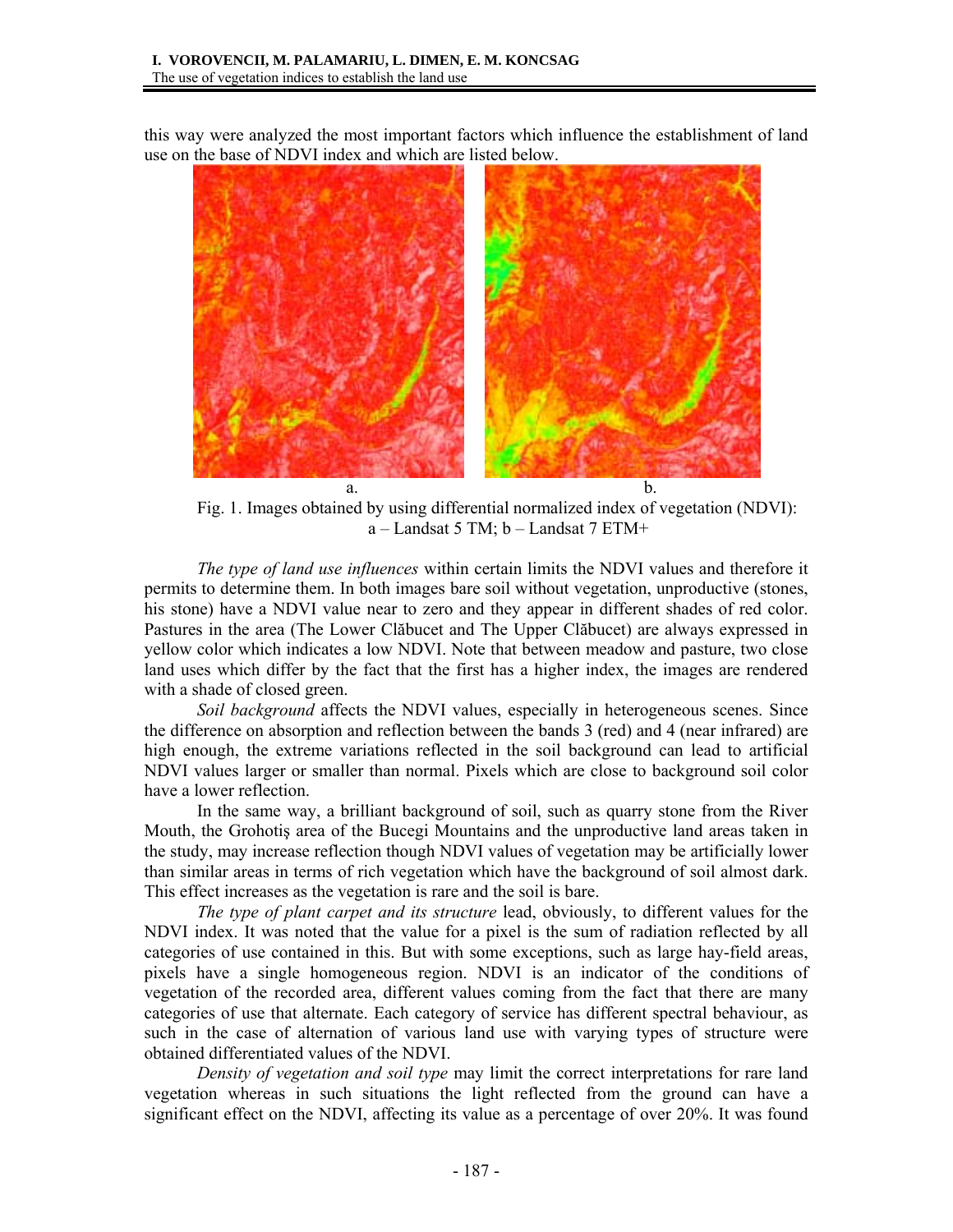that, in general, in the lands with blocks and detritus of the stone quarry at River Mouth, the amount of radiation reflected from the soil is naturally bigger and as a consequence NDVI values are reduced. In the same spirit, in the case of two soils with similar vegetative conditions the one with a greater reflection will cause lower values for NDVI and vice versa.

Researches conducted on areas of interest highlighted the influence of these two limiting factors. Thus, on the same land covered with vegetation but with different consistency the NDVI values vary. These are explained whereas on areas with rare vegetation unlike those with high consistency the soil participates to reflection. Obviously, in areas with rocks for both images were obtained NDVI values close to zero.

**The Perpendicular Vegetation Index (PVI)** has been established for both recordings (fig. 2). The images obtained were visually interpreted in conjunction with the legend shown for each determination. There were established links between certain colors, index's values and land use:

- ¾ *the open red nuances* represent the forest (beech brush and mixed brush) and the *intense red* also shows forest (leafy brush) but located on the south and south-eastern slope. In these cases we meet the highest values of the PVI index (80-120). Lower values of the index (40-80) are met in the case of resinous forest (spruce) thing explicable because resinous have the spectral response less than leafy;
- ¾ *blue nuances* represent the vegetation located on shadow slopes and the land where vegetation is very little represented as for example the alpine gaps. In the case of these areas we meet the lowest values of PVI index (1-15) and in the dimensional histogram *R - IR* areas are close to the soil line.



Fig. 2. Images obtained by using the perpendicular vegetation index (PVI):  $a -$ Landsat 5 TM;  $b -$ Landsat 7 ETM+

*Isovegetation lines* represent lines of equal vegetation which were obtained by calculating and quantifying the PVI index; greater the value is richer the vegetation. These lines can be superimposed over the two-dimensional histogram made in the red-near infrared spectral space in order to obtain a suggestive representation compared with the NDVI index. In case of Landsat 5 TM image of 1989 the minimum value is 1.29474 and it represents the ground with a very rare vegetation, such as dull pastures and those of alpine gaps, the isovegetation line being close to the soil line, almost close to it, and the maximum value is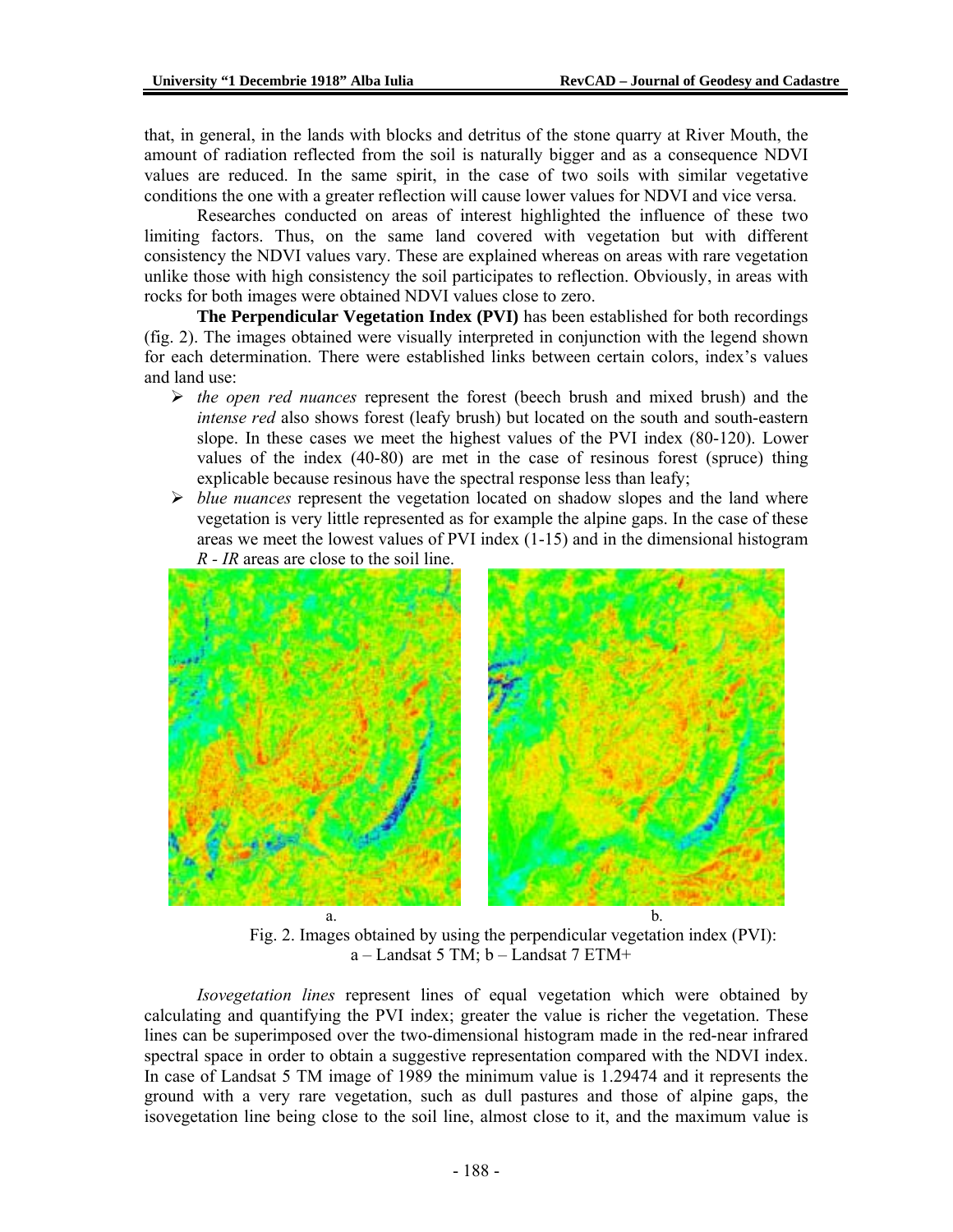81.8625 which shows a rich vegetation, such as unmowing hay-field or cultivated land. In the case of Landsat 7 ETM+ image of 2000 the minimum value is close that of 1989 (1.47367) and the maximum value are much higher (124,138). For both images were reported some negative values characteristic for watercourses in areas that were taken into consideration.

*Actual values of PVI index* represent the perpendicular distance from the soil to the coordinates (*R, IR*) that gives the vegetation in the two-bidimensional histogram. In consequence, low index values are expressed by a small distance, as a result we have weaker vegetation, and in the case of high values vegetation is rich. In conclusion the higher the values are the distant are they beyond the soil line.

## **5. Conclusions**

**The usage of vegetation indices** obtained after processing satellite images in defining the categories of land use can be made with the precision of certain things. Firstly, it must emphasize that in the processes were used satellite images with medium spatial resolution (30 m) and which were processed with the available means. Secondly, such an analysis had taken into account large target areas and, as such, the defining of the categories of land use was extended on a large area because of the given spatial resolution images. Thirdly, there were identified several categories of use (pasture, meadow, arable, forest, built) that existed in the work area without seeking to identify the subclasses of land use, which probably would have led to poor results because of the spatial resolution images that were used.

In general, it was found that differentiation can be made on the basis of vegetation indices in relation to categories of land use. As shown, after satellite images of medium satellite resolution, the categories of service can be appreciated on large areas without leading to detailed analysis as for images of high spatial resolution (Ikonos 2, Quikbird, GeoEye, Orbview). Therefore, such processes must be seen both in relation to the areas size which is measured and the costs they claim. In this sense, the images of medium spatial resolution are shown in the processing of vegetation indices for preliminary studies that reveal the categories of land use if these tests are made on large areas because of their low cost. The results of these tests can be general maps, at *regional* or *global scale*, depending on the purpose and which provides images of the whole.

As for the two indices used in processing here are some clarifications. Their usage for highlighting the land use is influenced and dependent on a number of factors that sometimes can be limited.

After processing it was found that the two indices, NDVI and PVI, are related to biophysics parameters as *density of vegetation, percentage cover, biomass, FAPAR* (Fraction of Absorbed Photosyntetically Active Radiation) and *leaf area index*. Their relations with biophysics parameters are often specified and they sometimes change with the optical properties of the soil and land use defined by the spectral response of vegetation, the angle under which they are registered, located. In addition, the relative positions of the sensor and of the Sun are also elements that affect the relationship between these indices and biophysics parameters in determining and characterize the land use.

# **6. References**

*1. Baret, F., Guyot, G.,Major, D. – TSAVI: A vegetation index which minimizes soil brigthnees effects on LAI or APAR estimation.* 12<sup>th</sup> Canadian Symposium on Remote *Sensing and IGRASS, Vancouver, Cnada, july 10-14, 1989;*